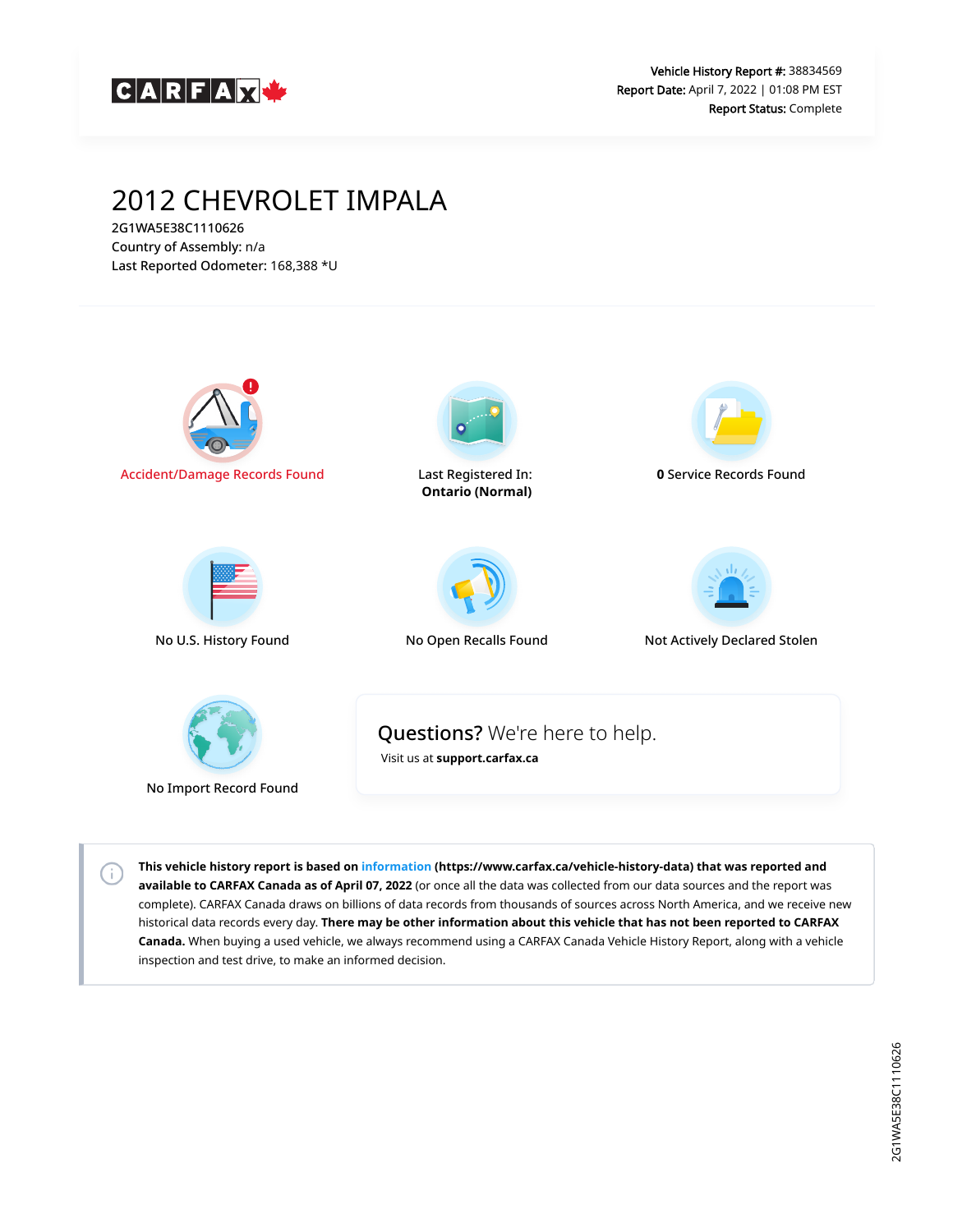## **Vehicle History Report**



# **AL** Accident/Damage

| <b>INCIDENT DATE</b> | <b>DETAILS</b>                                                                                             | <b>AMOUNT</b> |  |  |
|----------------------|------------------------------------------------------------------------------------------------------------|---------------|--|--|
| <b>@</b> 2011 Dec 2  | Ontario, Canada                                                                                            |               |  |  |
|                      | Police Reported Accident: Accident reported: minor damage<br>with another motor vehicle<br>Damage to front |               |  |  |

#### Registration

This vehicle has been registered in the province of **Ontario** in **Canada** with **Normal** branding.

**We checked for:** Inspection Required, Normal, Non-repairable, Rebuilt, Salvage and Stolen.

## <span id="page-1-0"></span>Open Recalls

 No safety recall information available as of the date/time that this report was generated. For additional safety recall information and nonsafety related recall campaigns, please contact CHEVROLET or visit **[GM's website.](https://my.gm.ca/gm/en/recalls#%2F)**

## <span id="page-1-1"></span>Stolen Vehicle Check

This vehicle is not actively declared stolen.

## Detailed History

| <b>DATE</b> | <b>ODOMETER</b> | <b>SOURCE</b>                               | <b>RECORD TYPE</b> | <b>DETAILS</b>                                                                           |
|-------------|-----------------|---------------------------------------------|--------------------|------------------------------------------------------------------------------------------|
| 2011 Aug 16 |                 | Motor Vehicle Dept.<br>Ontario, Canada      | Canadian Renewal   | Registration Issued or Renewed<br>First Owner Reported<br>Previous Use: Fleet            |
| 2011 Dec 2  |                 | Police Reported Accident<br>Ontario, Canada | Police Report      | Accident Reported:<br>minor damage<br>with another motor vehicle<br>Damage to front<br>٠ |
| 2013 Jan 1  |                 | Motor Vehicle Dept.<br>Ontario, Canada      | Canadian Renewal   | Registration Issued or Renewed<br>Previous Use: Fleet                                    |
| 2013 Jun 1  |                 | Motor Vehicle Dept.<br>Ontario, Canada      | Canadian Renewal   | Registration Issued or Renewed<br>Previous Use: Fleet                                    |